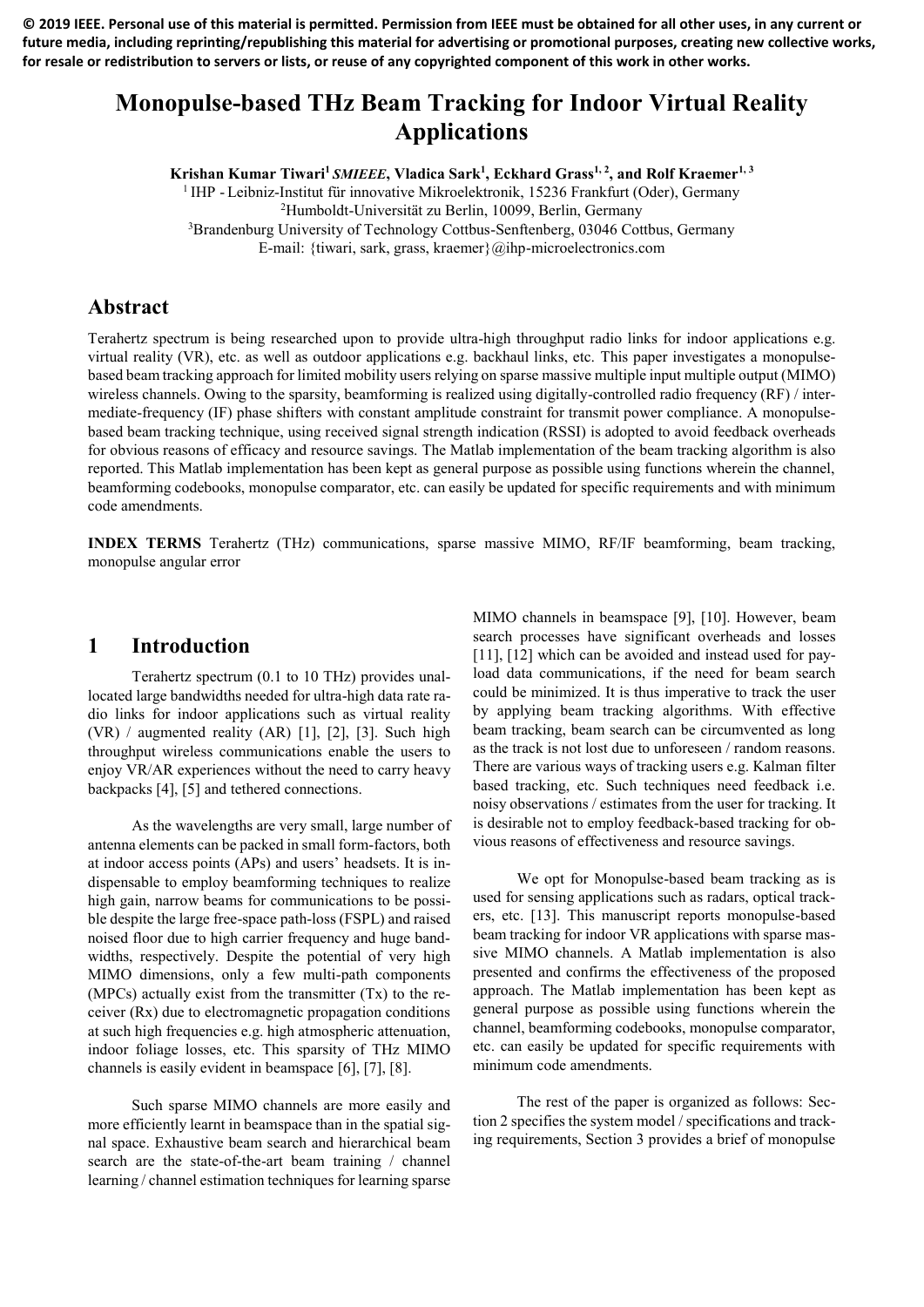principle, Section 4 presents the design and Matlab implementation of monopulse-based beam tracking, and Section 5 summarizes and concludes the paper.

# **2 Tracking Requirement Specifications**

In VR/AR scenarios, users have limited mobility with maximum speed of 4 kilometers per hour (km/h). The typical electronic RF beam switching takes about nanoseconds (ns) which is orders of magnitude faster than the user speed. VR/AR users move inside the VR/AR room on a plane surface. For the sake of simplicity and without the loss of generality, we consider the uniform linear array (ULA) implementation. The angular tracking is needed only in the one dimensional azimuthal axis parallel to the ULA as the beam selections remain the same for user movement along the orthogonal dimension / direction / axis in the azimuthal plane.

Current channel parameters i.e. angle of arrival (AoA), angle of departure (AoD), and channel gain are the inputs to the beam tracking process coming from the results of beam search operation. The MIMO channel can be specified by AoA, AoD, and channel gain [6], [chapters 7, 8 of [14]].

For minimal spatial inter-beam correlation / interbeam leakage / inter-beam coupling, orthogonal / unitary / Butler matrix / discrete Fourier transform (DFT) beamforming codebooks are used at the transmitter and the receiver [section 3.10 of [15]]. For an N element ULA, N orthogonal beams can be created which divide the beamforming space in N angular sectors corresponding to the half power beam widths (HPBWs) in u-space where  $u = \sin$ (ɵ), 'ɵ' being the angle measured from the ULA broadside.

The beamforming space is ' $\theta$ ' from -  $\pi$  to +  $\pi$  radians. As seen in Figure 1, for orthogonal / DFT / unitary beamforming codebooks, at the peak or main response axis (MRA) of one beam all other beams have their nulls i.e. they do not receive or transmit any energy in that direction. The orthogonal beamforming codebook for N=8 element ULA is given in Table 1. For example, the first, fifth, and seventh columns are the beamforming vectors for MRAs at -90, 0, and 48.59 degrees, respectively, measured from the ULA broadside. The magnitudes of the beamforming weights are constant and equal to unity for compliance with the transmit power constraint. However, different beamforming weights have different phase-shifts. These phase-shifts are implemented using digitally-controlled RF/IF phaseshifters to dispense with power-hungry RF chains (RFCs) which would have been needed for the digital / baseband implementation of such beamforming weights. Typically, 3 to 4 control bits are used to set the phase-shift values of the RF/IF phase shifters. DFT codebooks correspond to the left and right unitary matrices obtained after singular value decomposition (SVD) of a MIMO channel matrix. Thus, they are optimum in communication theoretic sense [chapter 7 of [14]].



Figure 1. ULA Orthogonal beamforming, N=8

Table 1: 8 pt. ULA DFT Beamforming Codebook

| $u=$<br>$-1$ | $u=-0.75$          |      | $\int_{-0.5}^{u=}  u=-0.25 $ | u= | $u=0.25$           | $u=$<br>0.5  | $u=0.75$           |
|--------------|--------------------|------|------------------------------|----|--------------------|--------------|--------------------|
|              |                    |      |                              |    |                    |              |                    |
| $-1$         | $-0.707 + 0.707$ j | i    | $0.707 + 0.707$ j            |    | 0.707-0.707j       | -i           | $-0.707 - 0.707$ j |
|              | $-1$               | $-1$ |                              |    |                    | $-1$         |                    |
| $-1$         | $0.707 + 0.707$ j  | -i   | $-0.707 + 0.707$ j           |    | $-0.707 - 0.707$ j | $\mathbf{i}$ | 0.707-0.707i       |
| 1            | $-1$               |      | $-1$                         |    | -1                 |              | -1                 |
| $-1$         | 0.707-0.707j       | Î    | $-0.707 - 0.707i$            |    | $-0.707 + 0.707$ i | -i           | $0.707 + 0.707$ i  |
|              |                    | $-1$ | -1                           |    |                    | $-1$         | -1                 |
| $-1$         | $-0.707 - 0.707$ i | -1   | 0.707-0.707i                 |    | $0.707 + 0.707$ i  | $\mathbf{i}$ | $-0.707 + 0.707$ i |

### **3 Monopulse preliminaries**

In amplitude comparison monopulse angular tracking [13], RSSI derived from the received electromagnetic (EM) energy / radiation is used to track the object of interest. A multi-lobe antenna is used as the primary sensor to generate the error signal proportional to the angular offset of the target from the boresight of the antenna. As seen in Figure 2, two receive lobes squinted at half power beam width (HPBW) from the antenna boresight are created. The object of interest is assumed to be at the antenna boresight at the beginning of beam tracking. Antenna boresight is denoted as 'B'. If the actual AoA is on the right of 'B' e.g. axis marked as 'R', then the right lobe will capture more received EM energy as compared to the left lobe yielding a positive error signal at the output. On the contrary, for left AoA e.g. 'L', the left lobe will collect more received EM energy than the right lobe giving a negative error signal at the output. This error signal can be used for the angular / beam tracking of a user. The AP receives radio signals from VR / AR users during handshaking / acknowledgment phases of the data communication. Thus, no extra radio reception / feedback is needed for error generation.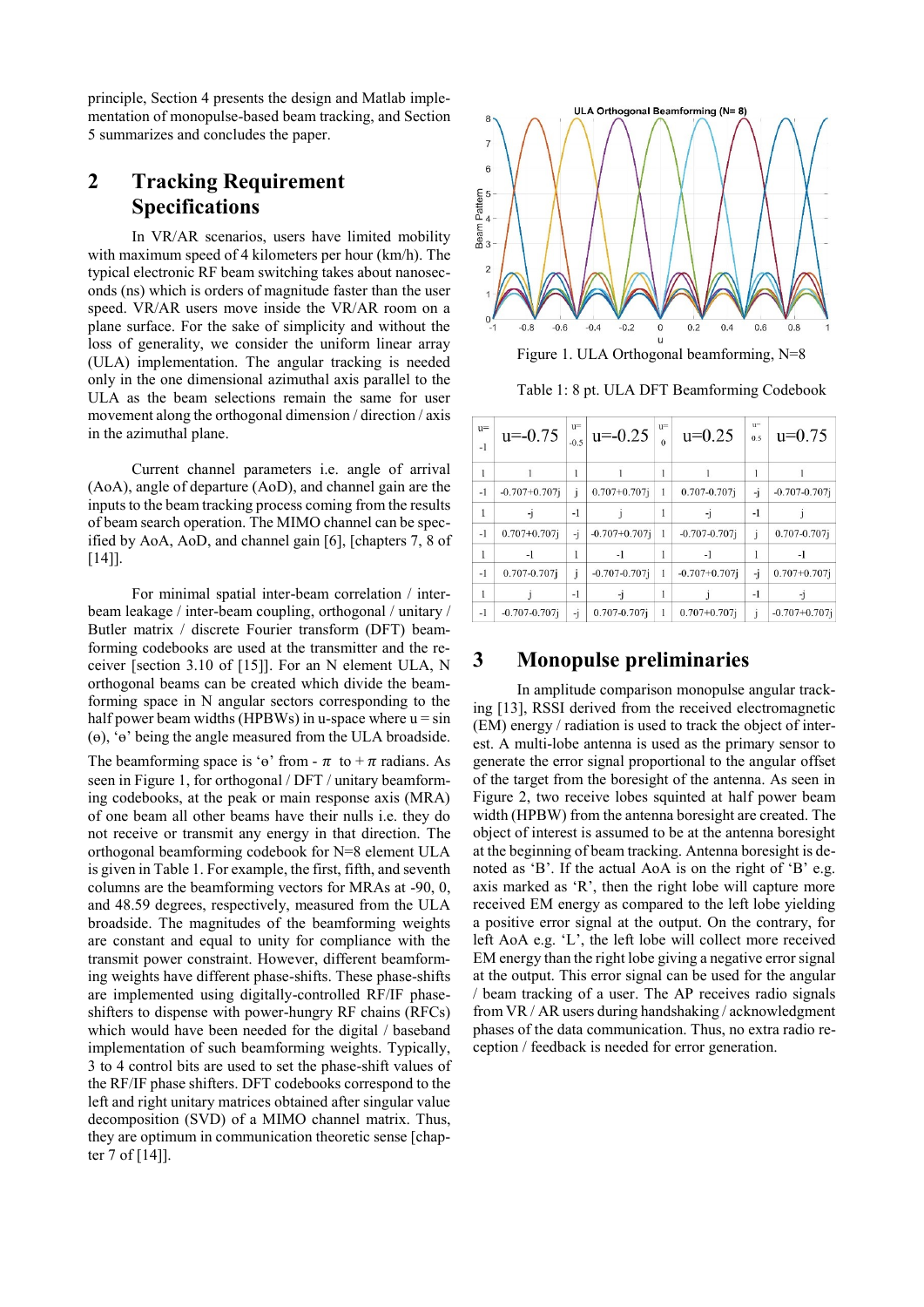

Figure 2. Illustration of monopulse error signal generation

With reference to Figure 2, the error signal magnitude indicates the amount of angular offset. The larger the angular offset, the larger the error signal. The sign of the error i.e. +*ve* or –*ve* can be used to determine whether the user is on the right or the left side of the antenna array boresight.

Based on the monopulse error signal, the RF/IF beamforming phase-shift values are set for next possible right or left beam MRA for positive or negative monopulse error signal, respectively. The error is tested iteratively which should go down to almost zero, within computational thresholds, if the new beam MRA matches with the AoA; else the beamforming phase-shift values are updated again to reduce the error.

As seen in equation  $(1)$ , due to sin of cos of ' $\theta$ ' and cos of sin of 'ɵ' terms, the beamwidth increases as the beam is steered away on either side of the ULA boresight. The exponential term on the left hand side is the expression for beamforming weight or phase shift terms in the array manifold vector / steering vector for a ULA [sections 2.2, 2.3 of [15]] assuming narrowband signals. To overcome this issue, we use the HPBWs in  $u$ -space to derive the value of left and right beam squints because in  $u$ -space the beamwidth remains constant even with steering [chapters 2, 3 of [15]], where  $u = \sin \theta$ . As evident in equation (2), in uspace, the beamwidth remains constant across the scanning space. *d* is the ULA inter-element spacing and  $\lambda$  is the carrier wavelength.

$$
\frac{d}{d\theta}e^{-j\frac{2\pi}{\lambda}d\sin(\theta)} = -
$$
\n
$$
\frac{2\pi}{\lambda}d\cos(\theta)\sin\left(\frac{2\pi}{\lambda}d\cos(\theta)\right)
$$
\n
$$
-j\frac{2\pi}{\lambda}d\cos(\theta)\cos\left(\frac{2\pi}{\lambda}d\sin(\theta)\right)
$$
\n
$$
\frac{d}{du}e^{-j\frac{2\pi}{\lambda}d\theta}u
$$
\n
$$
= -j\frac{2\pi}{\lambda}d\theta e^{-j\frac{2\pi}{\lambda}d\theta}u
$$
\n
$$
= -j\frac{2\pi}{\lambda}d\theta e^{-j\frac{2\pi}{\lambda}d\theta}u
$$
\n(Eq. 2)

In case of broadband signals, they can be broken down in the frequency domain into smaller bandwidth subchannels by using DFT / orthogonal frequency domain multiplexing (OFDM) [sections 3.4.4 and 4.4 of [14]].

Our Matlab codes implement the following:

- 1. DFT beamforming codebooks are created for Tx & Rx ULAs
- 2. Beam search o/p is passed as i/p for beam tracking
- 3. MIMO channel matrix is created based on AoA, AoD, and channel gain
- 4. Monopulse error is calculated
- 5. Next left / right beam is selected
- 6. Steps 4 & 5 are iterated

## **4 Conclusions**

THz RF/IF beam tracking requirements specific for indoor VR/AR applications have been identified. Monopulse-based beam tracking has been implemented with discrete beam MRAs. This method provides a minimum overhead solution as it does not need feedback. For systems with more than two RFCs, monopulse-based approach has lower overhead than sequential lobing and without any extra hardware requirement. The error signal reduces progressively to zero in a few iterations and the beam track is maintained consistently. As long as the AoA does not change i.e. the user does not move, the same beam is retained i.e. no steering takes place.

The Matlab codes have used ideal phase-shift values in DFT codebooks. In practice, only discrete phaseshift values will be available with digitally-controlled